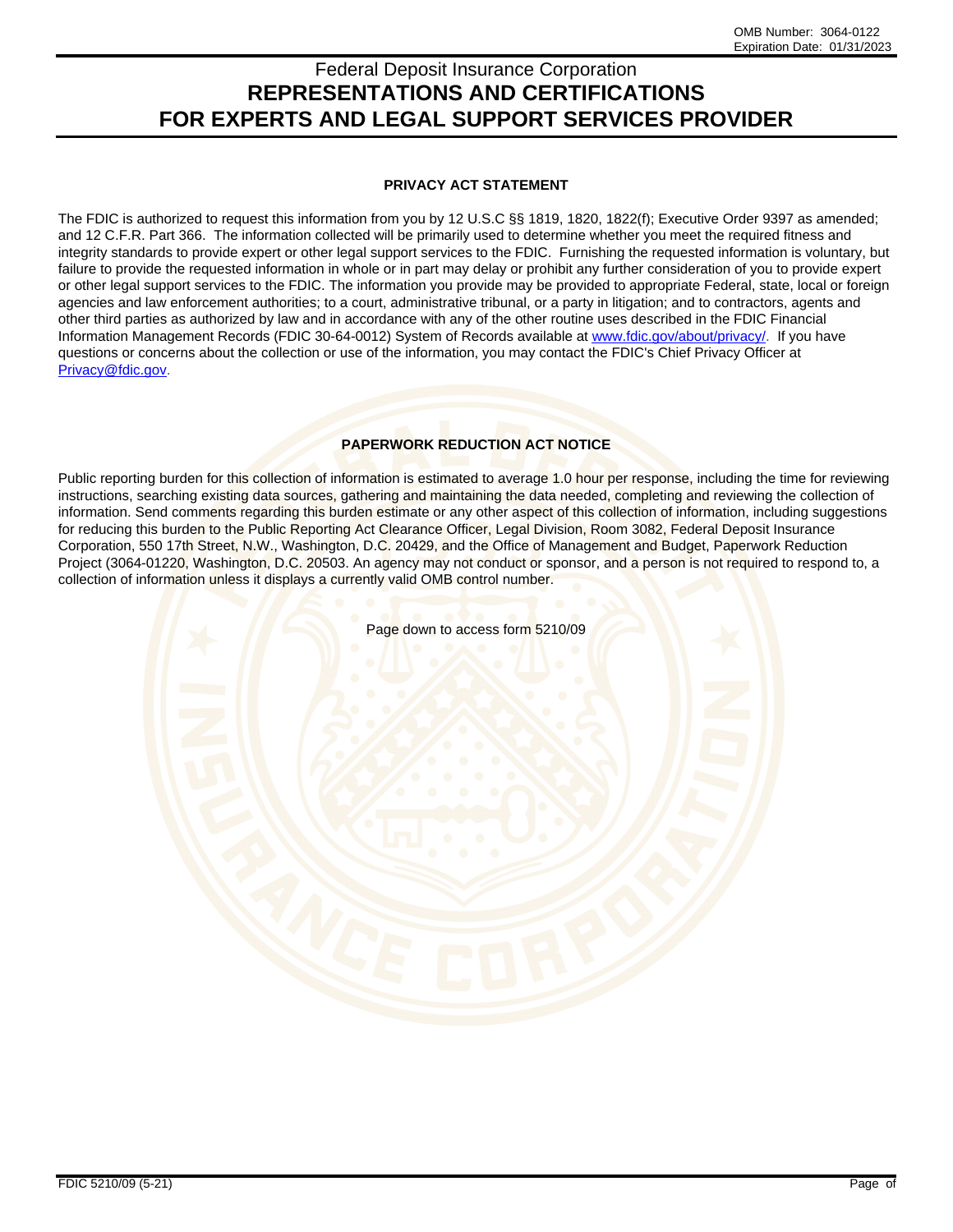# Federal Deposit Insurance Corporation **REPRESENTATIONS AND CERTIFICATIONS FOR EXPERTS AND LEGAL SUPPORT SERVICES (LSS) PROVIDER**

**INSTRUCTIONS:** If your response is "Yes" to any of the questions in Section I or II, provide a detailed explanation in the provided space. Refer to 12 C.F.R. Part 366 for the definition of terms.

#### **SECTION I - DISQUALIFYING CONDITIONS/CONFLICTS OF INTEREST**

Among the contractor, any management officials, or affiliated business entities of the contractor, or any employees, agents or subcontractors of the contractor who will perform services under a proposed or existing contract with the FDIC:

1. Have any been convicted of a felony?  $\bigcap$  Yes  $\bigcap$  No

Explain

2. Have any been removed or prohibited from participating in the affairs of any insured depository institution pursuant to any final enforcement action by the Office of the Comptroller of the Currency, the Office of Thrift Supervision, the Board of Governs of the Federal Reserve System, the FDIC, or successors?  $\bigcap$  Yes  $\bigcap$  No

Explain

3. Have any demonstrated a pattern or practice of defalcation regarding obligations?  $\bigcirc$  Yes  $\bigcirc$  No

Explain

4. Have any caused a substantial loss (\$50,000 or more) to federal deposit insurance funds?  $\bigcirc$  Yes  $\bigcirc$  No

Explain

5. Do any have any personal or business, or financial interest or relationship which would cause a reasonable individual with knowledge of the relevant facts to question their integrity or impartiality?  $\bigcap$  Yes  $\bigcap$  No

Explain